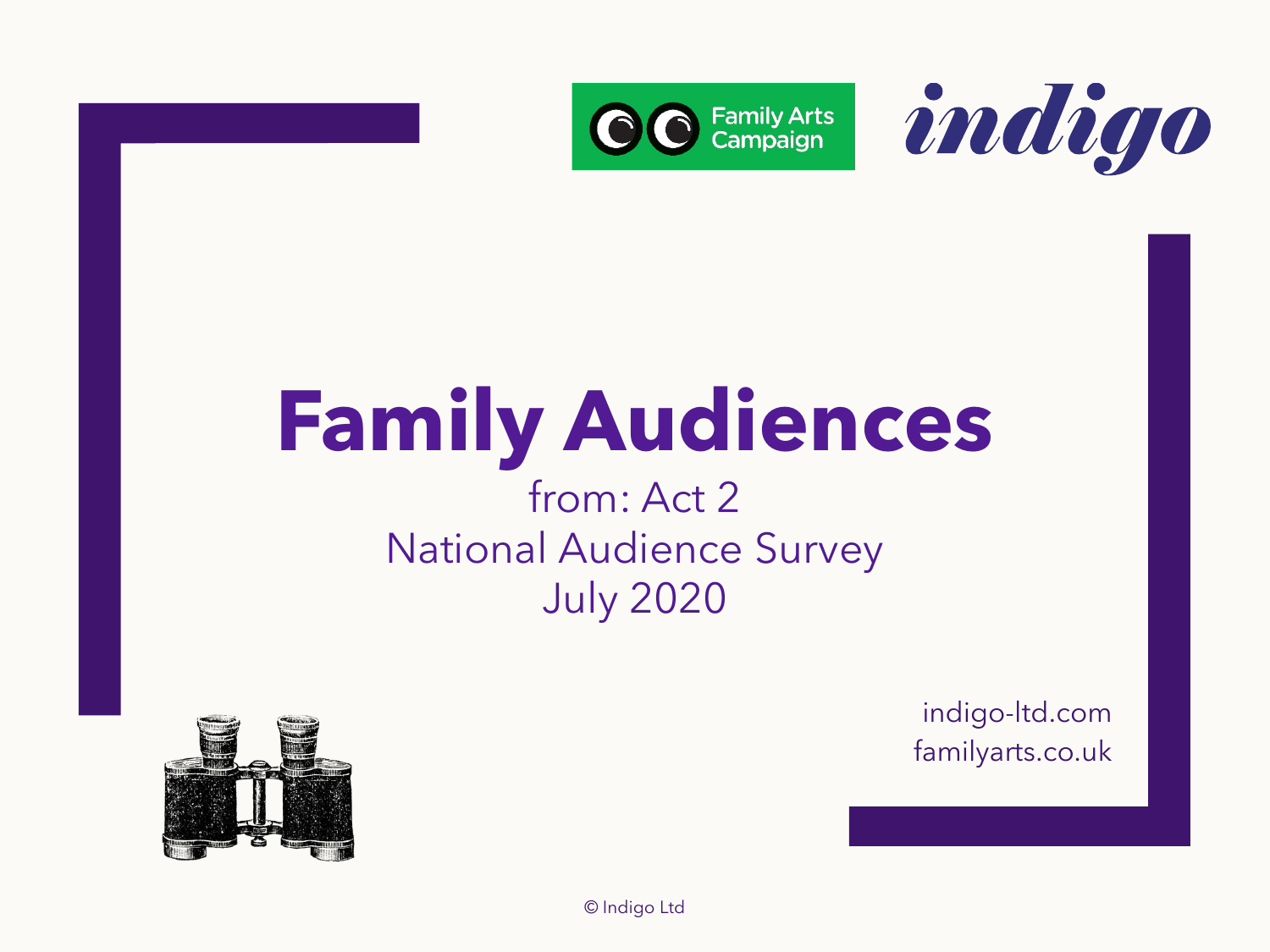## **Act 2 overview**

participating organisations

## **258 2,449** respondents selected **Family or children's work** as their principal artform interest

## **103k**

audience responses

**2.5%** of total responses

© Indigo Ltd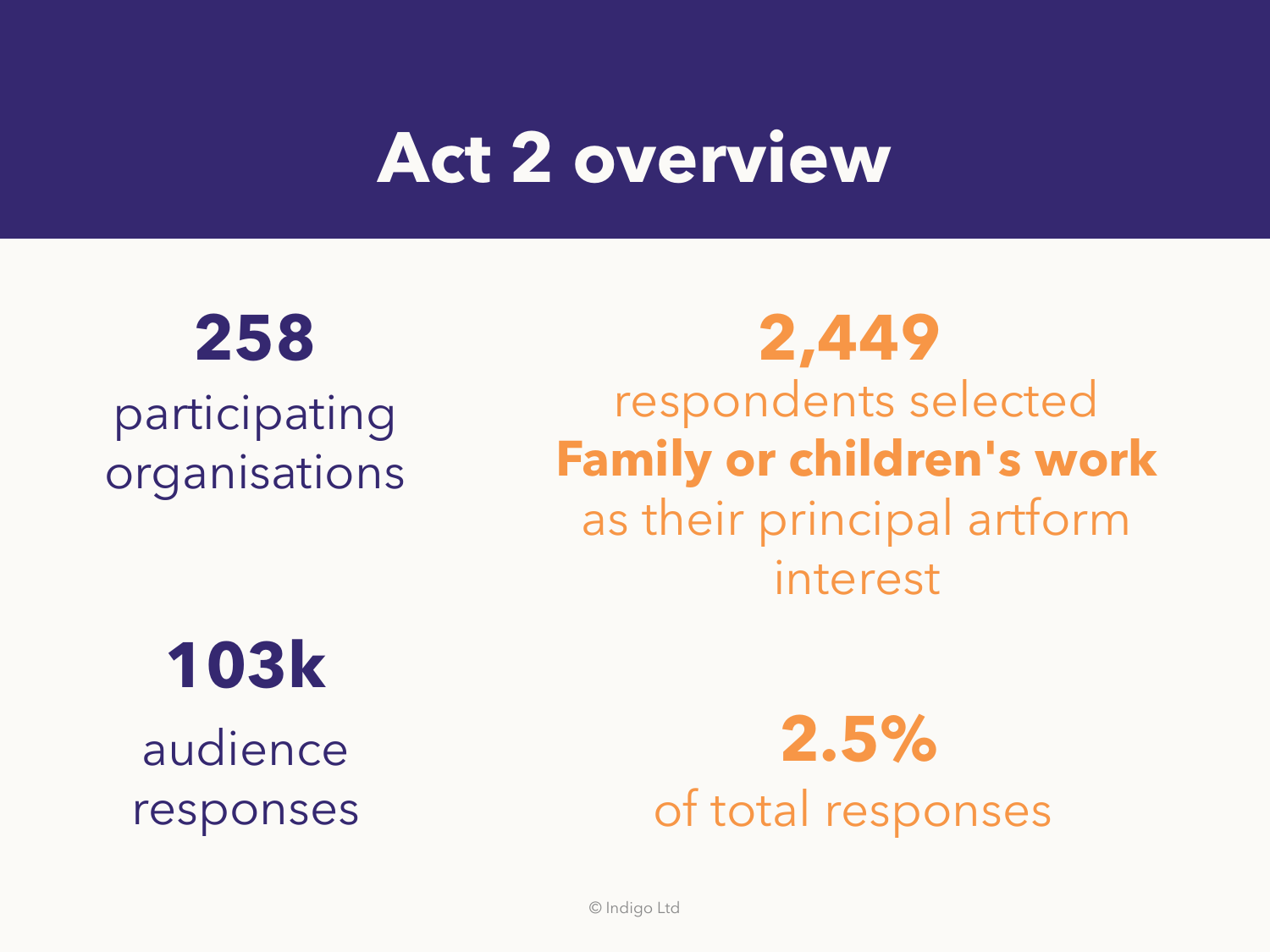## **Act 2 overview**

Respondents were asked questions in the following key areas:

| <b>Booking</b><br>now for<br>events | Returning<br>to events | Safety and<br>comfort |
|-------------------------------------|------------------------|-----------------------|
| Digital                             | Outdoor                | Economic              |
| culture                             | culture                | viability             |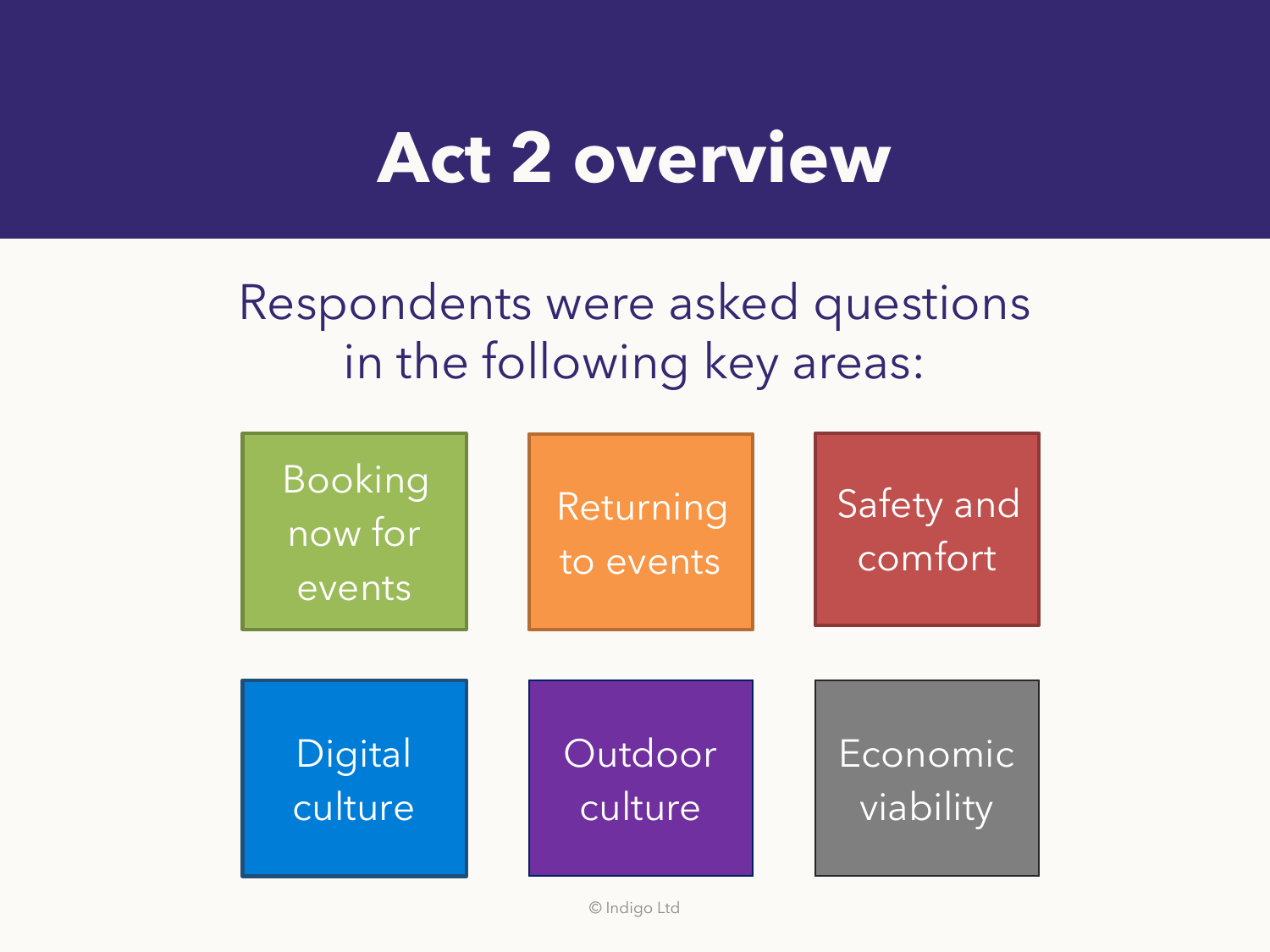## **Demographics of Family bookers**







### Vulnerability to Covid-19 **D**/deaf or disability Income reduction due to Covid-19

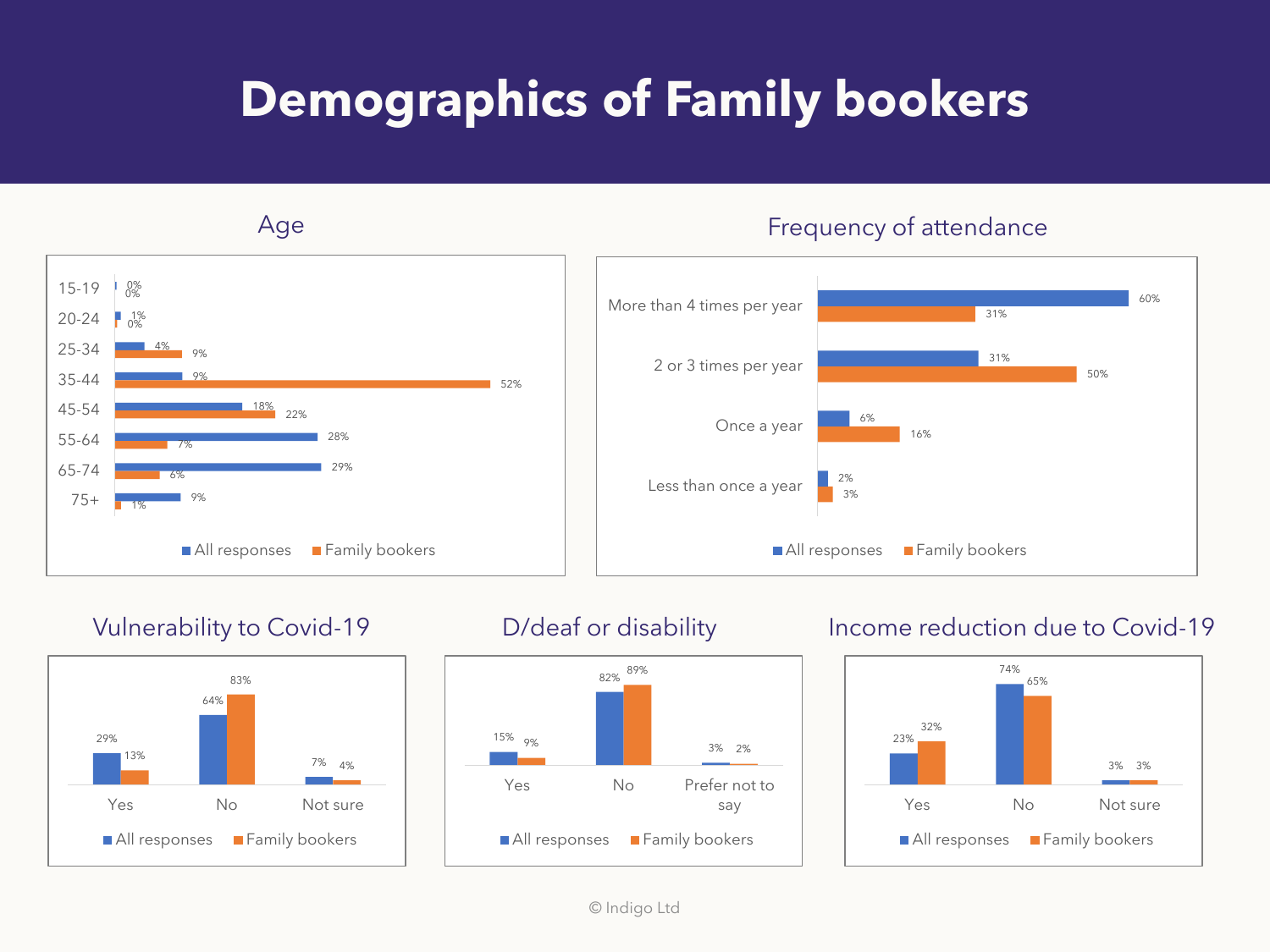## Booking now for events

**Q:** Are you actively booking NOW for **Act 2** events in the future? **Q:** When is the first event that you are booking for scheduled to take place?



## **19%**

of Family bookers are booking NOW for events in the future

This figure is **18%** for general responses



Family bookers are **much more likely** to be booking for events taking place in November or December.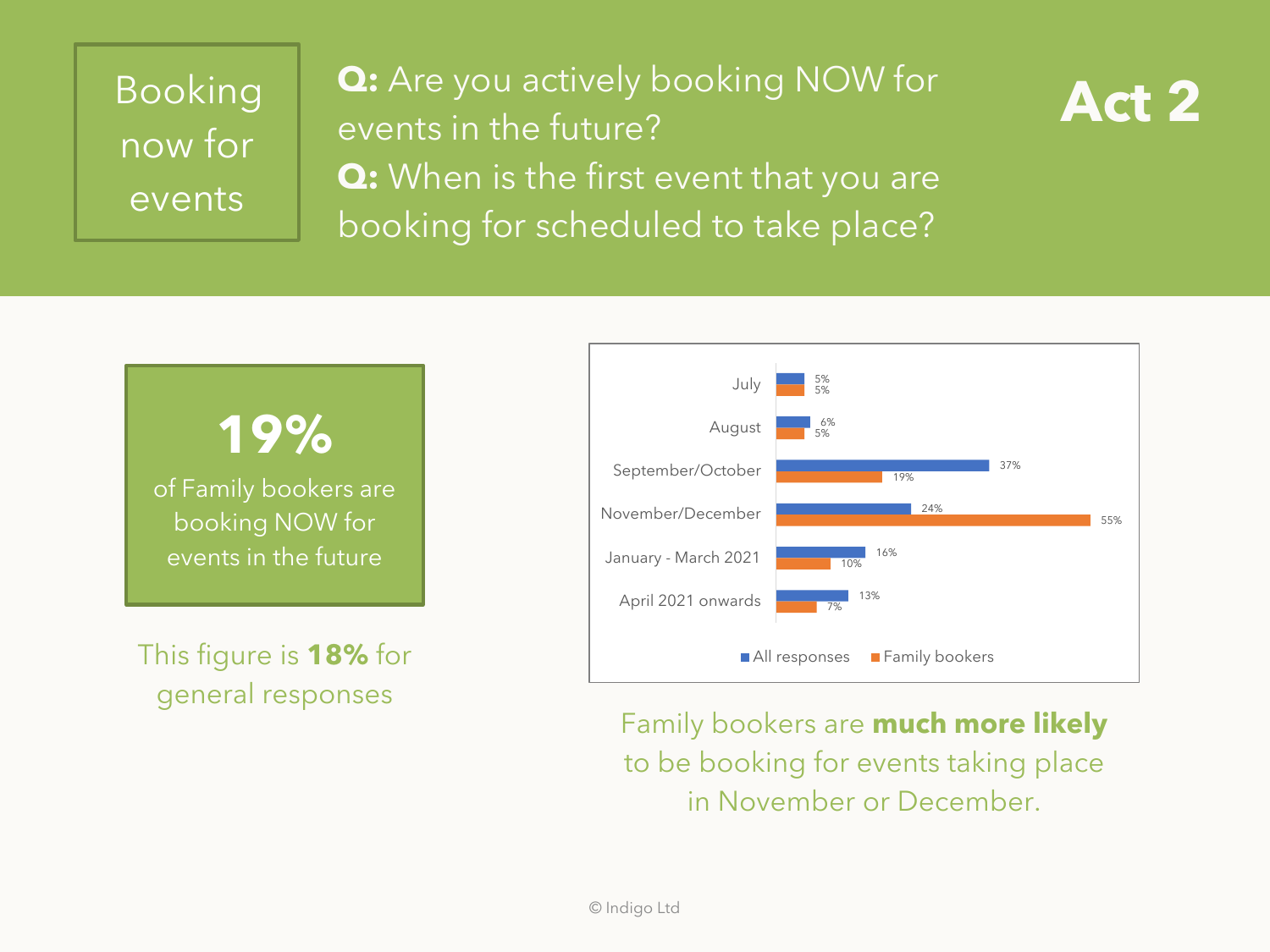## now for events

### Booking the type of event it is? **Q:** Which of the following best describes



**Q:** Which of the following best describes the type of venue where the event will be held?





### They are booking for **family events** scheduled to take place generally in **theatres**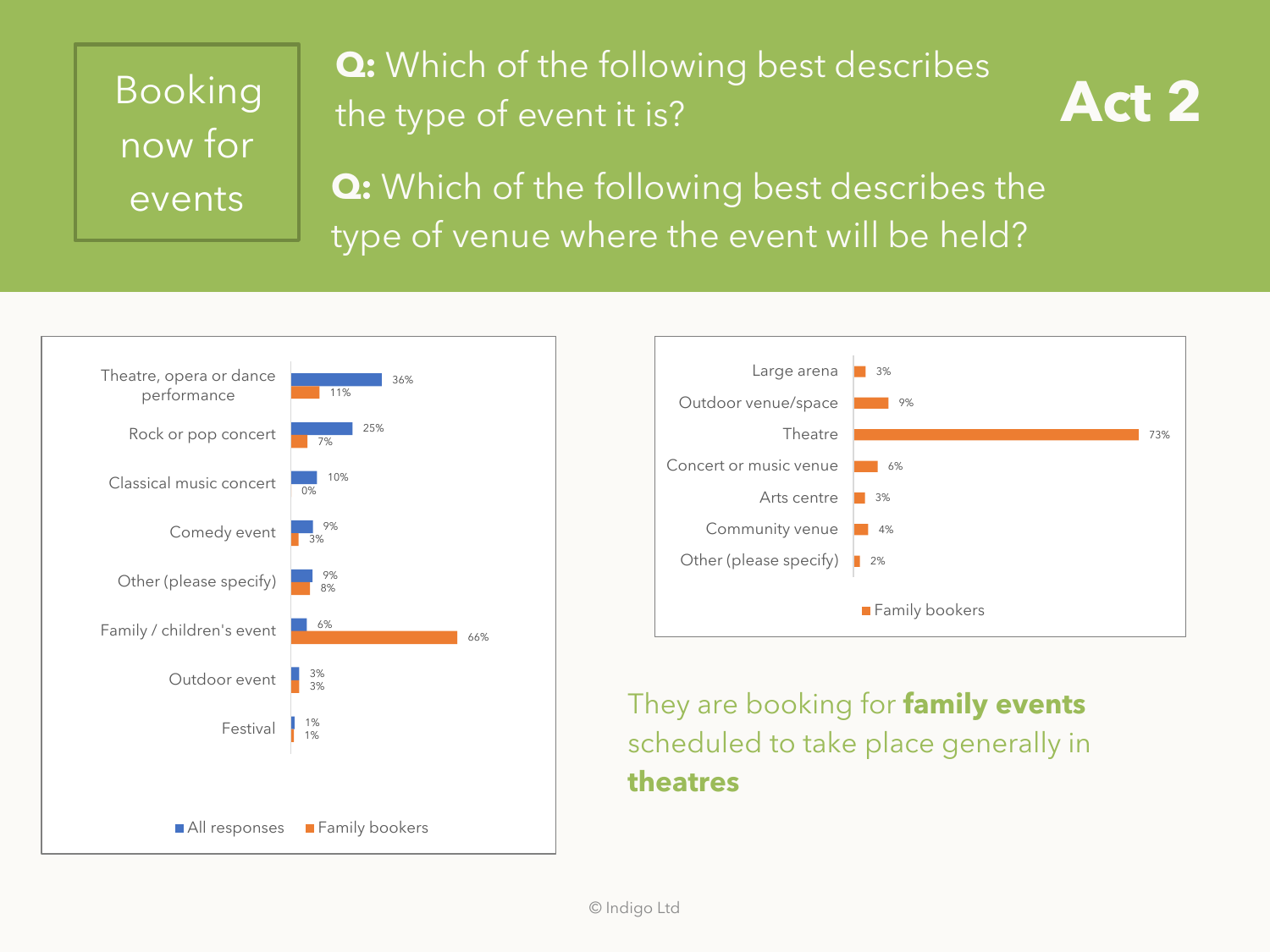## now for events

### Booking **2.** What is your current expectation **Act 2 Q:** What is your current expectation





Family bookers do not expect the event they have booked for to be postponed – perhaps because it is a **seasonal event**



© Indigo Ltd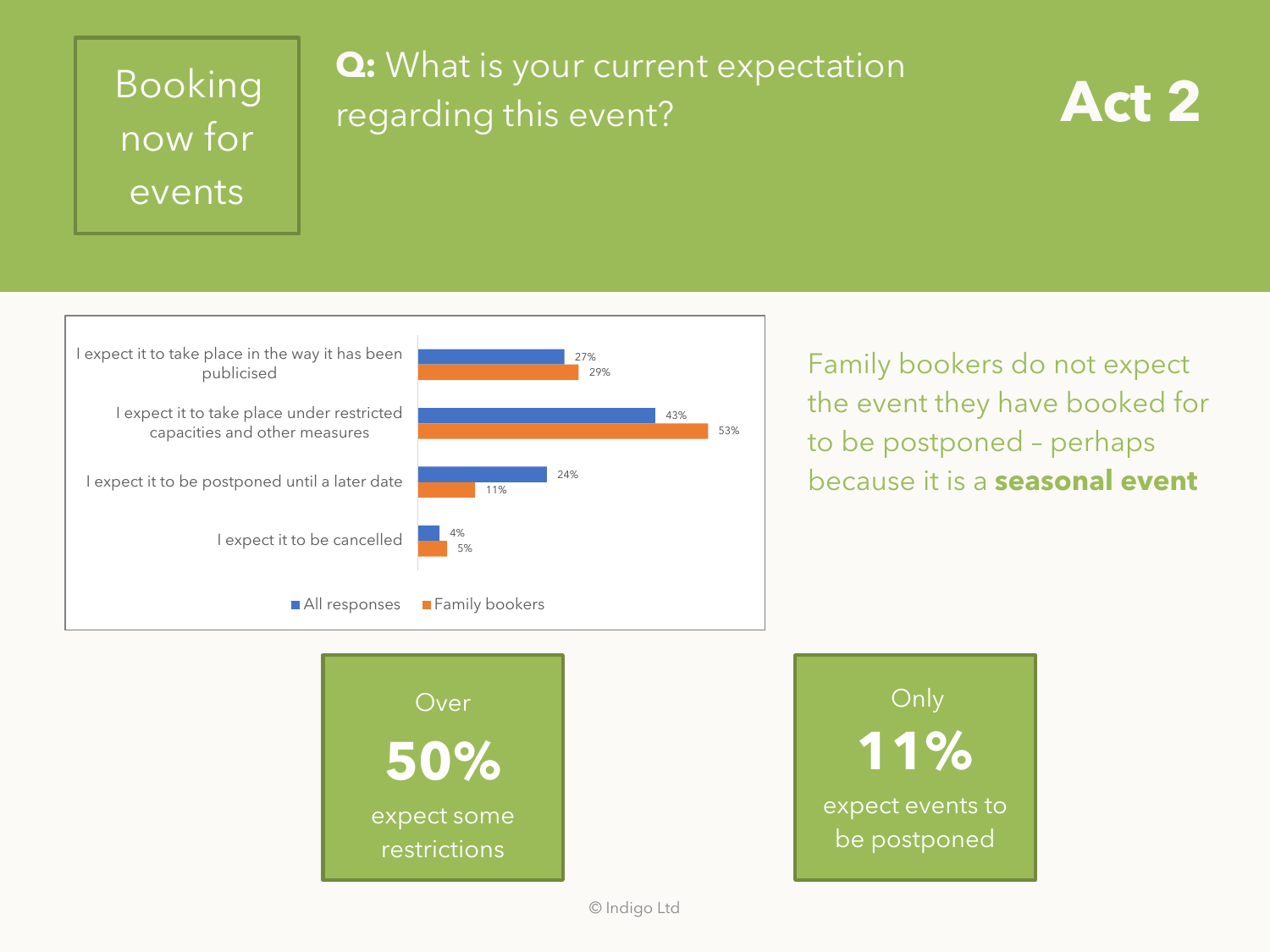## now for events

## Booking<br> **Family bookers comments**



"Visiting the theatre at Christmas has become a part of **our family tradition**. It would be a shame to lose it."

"We'll be **so disappointed** if we can't bring the children to the pantomime at Christmas - it's likely they won't be able to come as a school again and **it's a highlight of our Christmas**."

"I am **really hoping** the Christmas show will go ahead this year."

"I've booked for the pantomime for 10 of my family our annual treat but one of our group is vulnerable and then there's the older members to consider. So **unless we are going to be safe** from infection the show must be **cancelled**."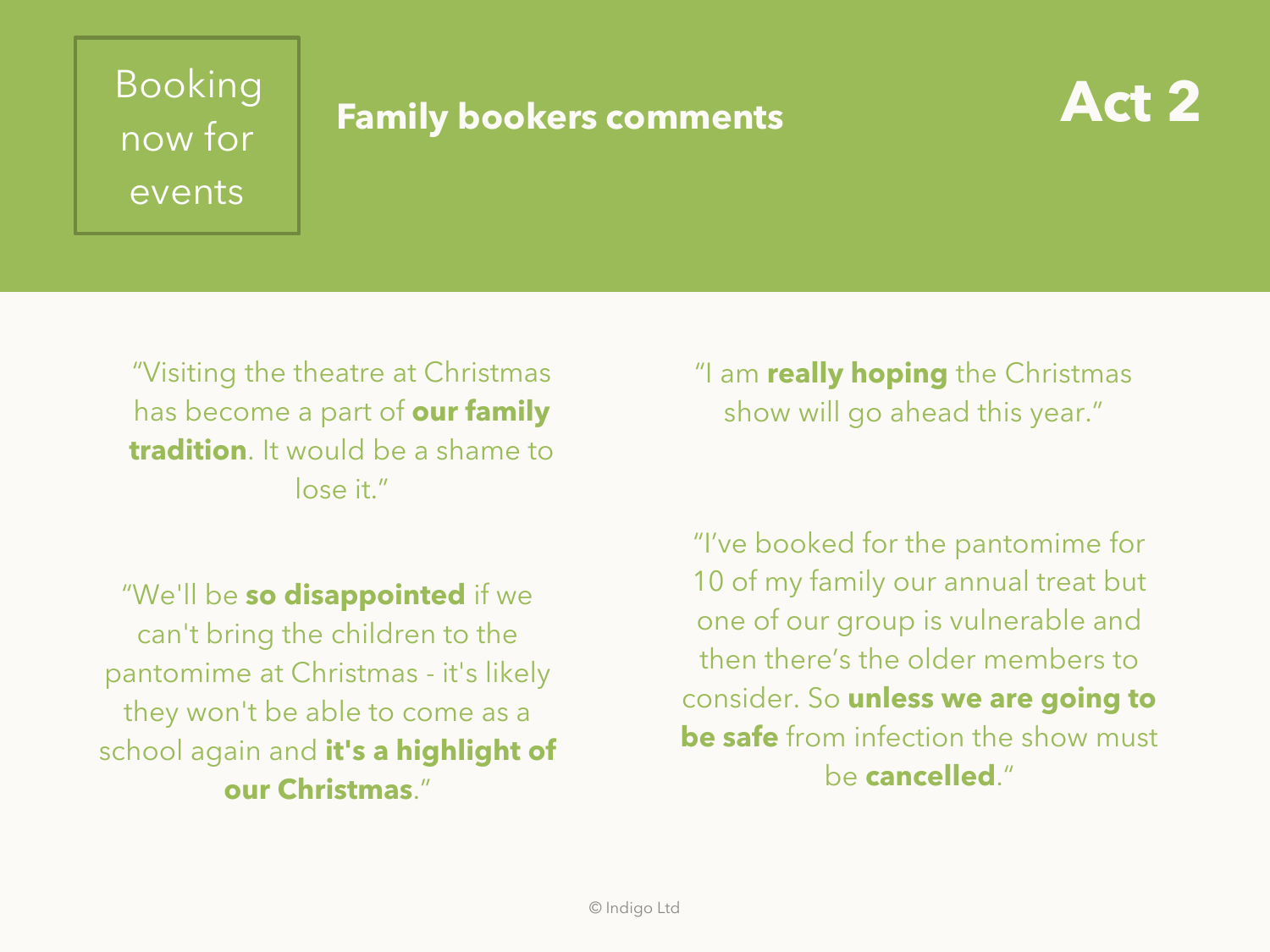## Booking now for events

**Q:** If you had to say now when you think you'll be ready to start BOOKING for events again, which of the options below would you choose?







response (69%)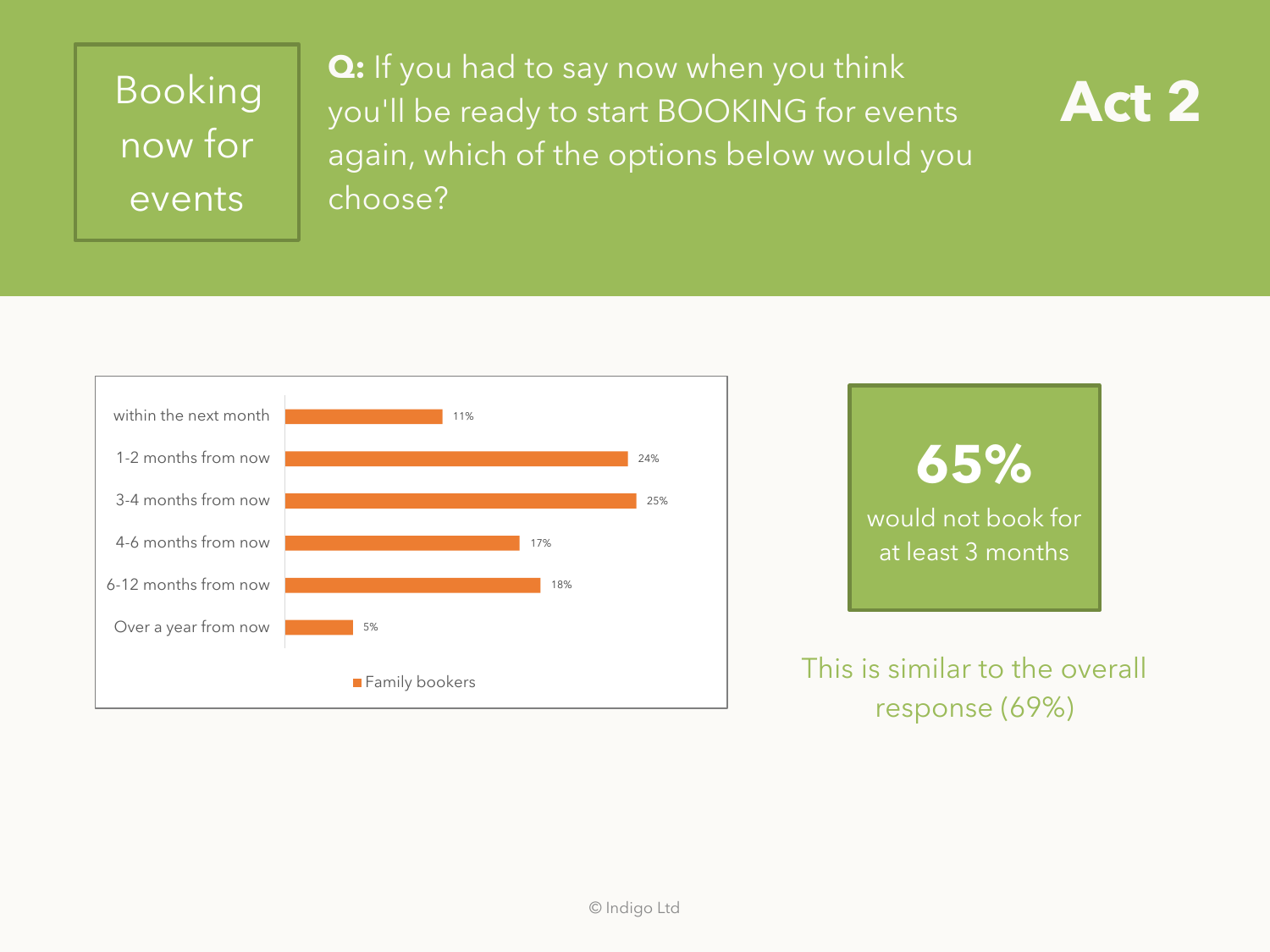# to events

**Q:** Please tell us which of the<br>Returning following statements best fits how **Act 2 Q:** Please tell us which of the you're currently feeling about coming out to events at a venue again?





would return to attending events just because venues re-open



These are similar to the figures of overall respondents (15% and 66%)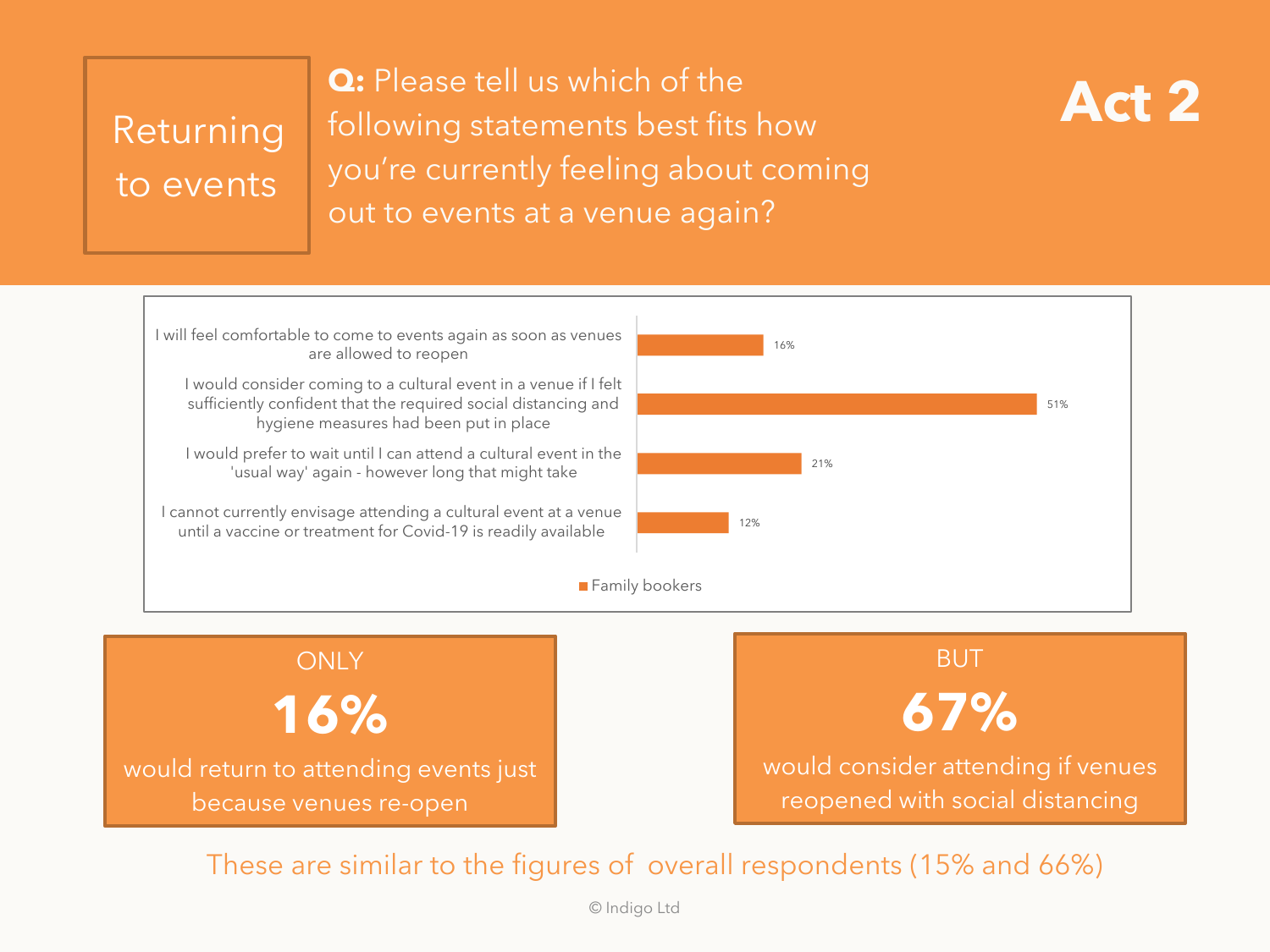# to events

### **Act 2**<br>Returning you more likely to book NOW for **Act 2 Q:** Would any of the following make events in the future?





Family bookers are **more likely** to book if:

- a **refund** would be available if the event was cancelled
- a **credit note** would be available if they could no longer attend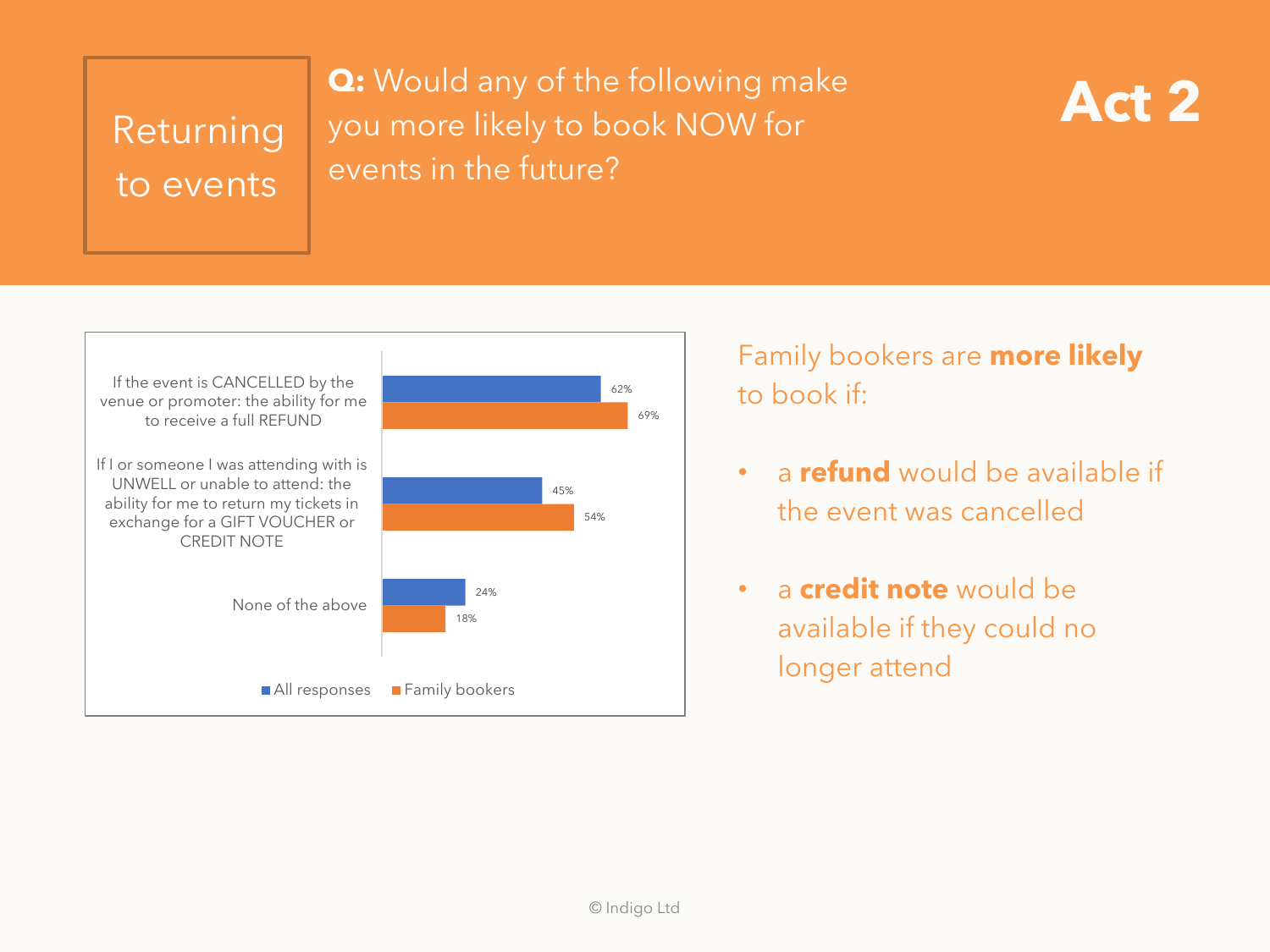## Safety and comfort

**Q:** Would the following social distancing **Act 2** measures make you MORE or LESS likely to consider attending a live cultural event?



Responses for each of the measures were put on a scale of -1 (much less likely) to +1 (much more likely). There were a number of variances in the Family booker data:

| Performance         | Family bookers were more likely (0.0 compared to -0.1) to consider<br>attending daytime performances<br>Having the ability to buy tickets as a household was even more important<br>$(0.9$ compared to $0.7)$                                    |
|---------------------|--------------------------------------------------------------------------------------------------------------------------------------------------------------------------------------------------------------------------------------------------|
| <b>Hygiene</b>      | No major variances - restrictions on toilet facilities made Family bookers<br>slightly less likely to consider attending (-0.3 compared to -0.2)                                                                                                 |
| Avoiding<br>contact | Family bookers were less comfortable with all audience members being<br>required to wear masks (0.0 compared to 0.2)<br>Family bookers were slightly less keen to see on site health monitoring e.g.<br>temperature taking (0.3 compared to 0.4) |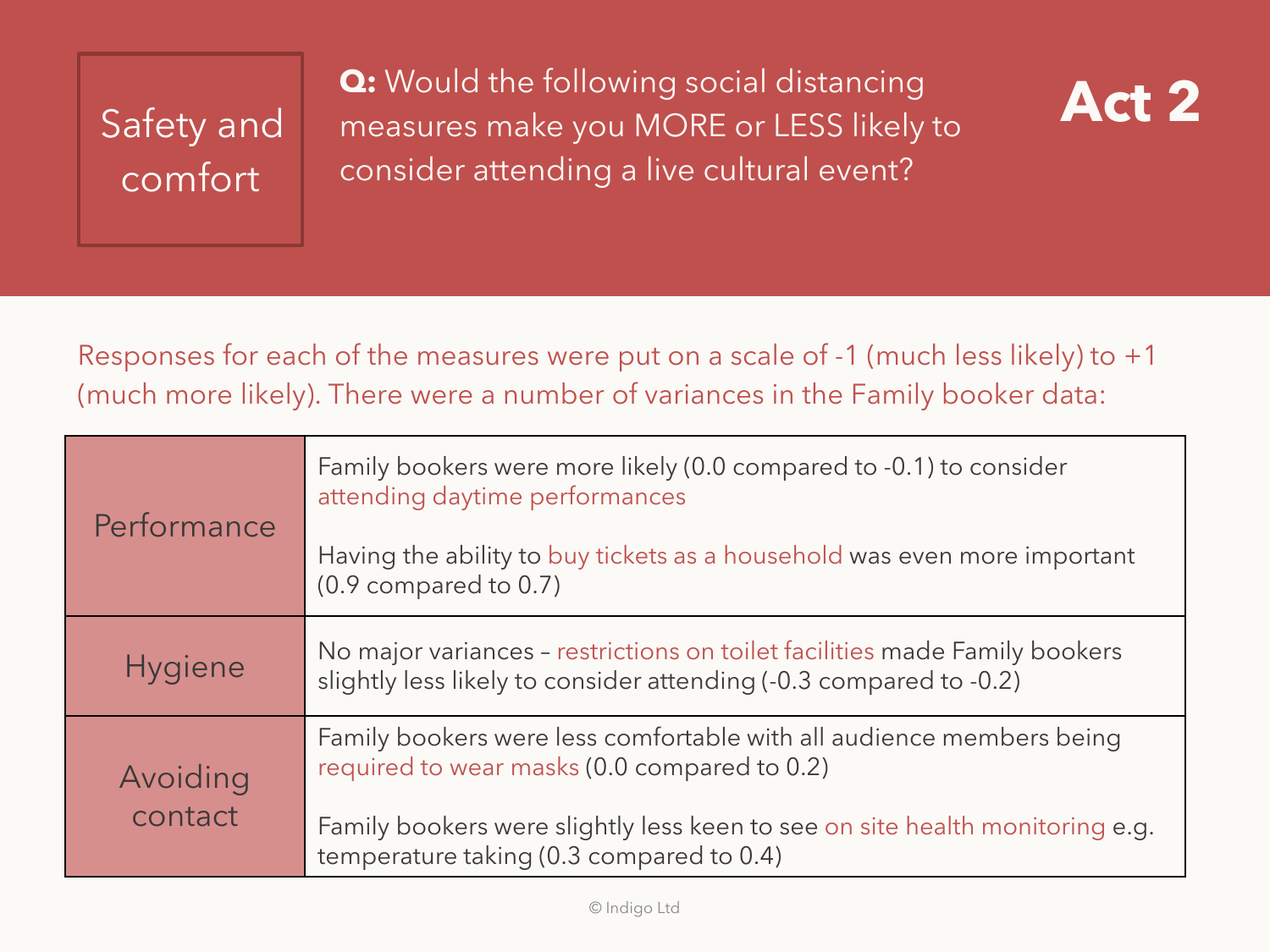# comfort

## **Safety and <b>Family booker comments Act 2**



"With children the main issue is access to **toilets** and using **public transport** to get to the venue."

"I often attend this venue with my children so making sure **toilets** are available is important!"

"We mostly attend family events with our young children who **don't really understand social distancing**. It would be fairly difficult and stressful."

"**Masked events would not work**  for the children who are at the start of their theatre experiences."

"The current system of social distancing and people following you around cleaning is **very stressful** and therefore I would prefer to wait until the situation settles down rather than having to either **subject myself or my child** to all of this."

"**Keeping them in a seat** is hard enough work at the best of times!"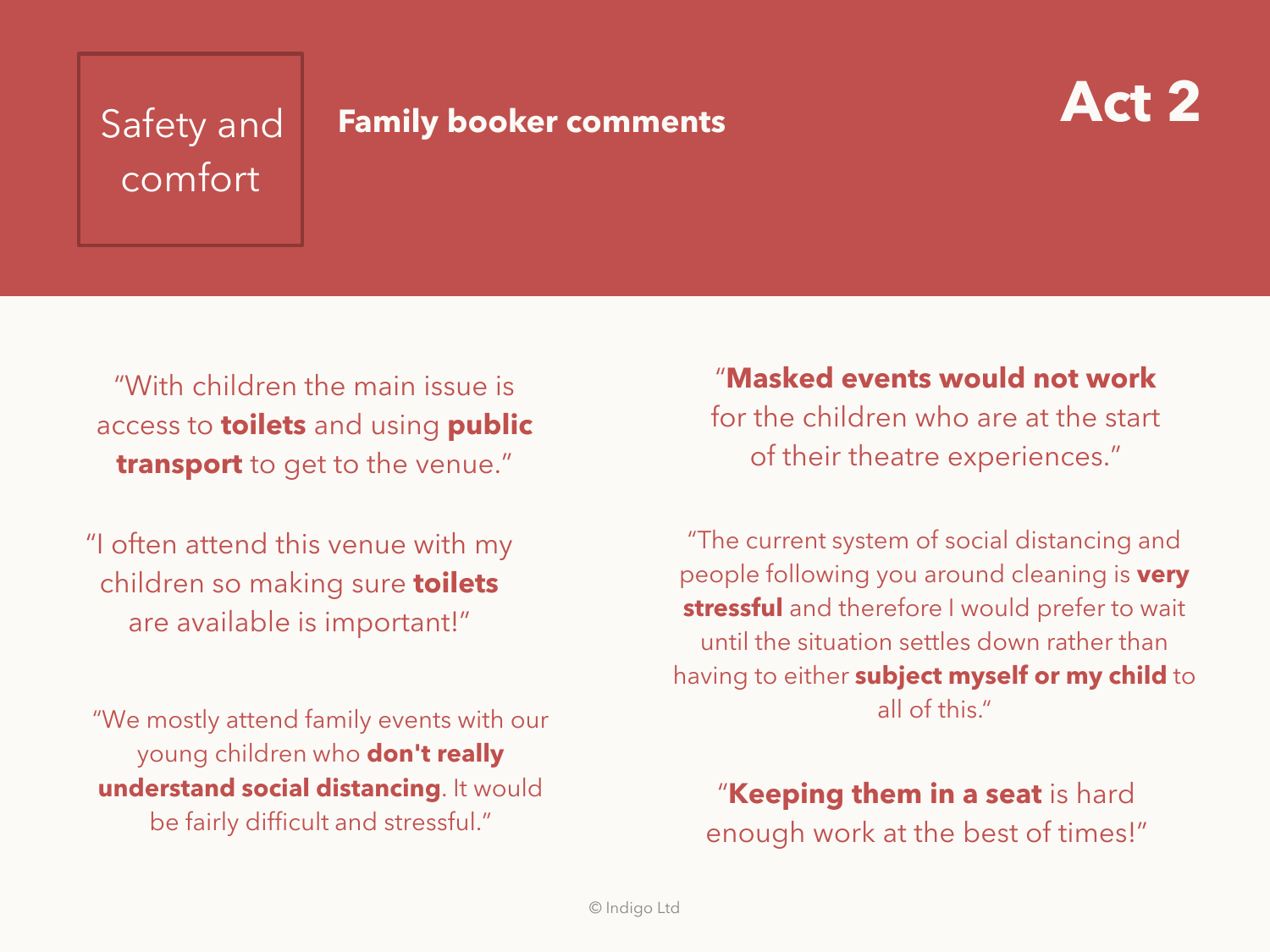**Q:** Have you engaged with any cultural events ONLINE, either before or during the recent lockdown? **Q:** Which of the following types of online activity have you done during lockdown?



This is lower than the general response which was **62%**

Family bookers are **less likely** to have watched a fulllength production or made a donation, but **more likely** to have taken part in a creative activity online

**Act 2**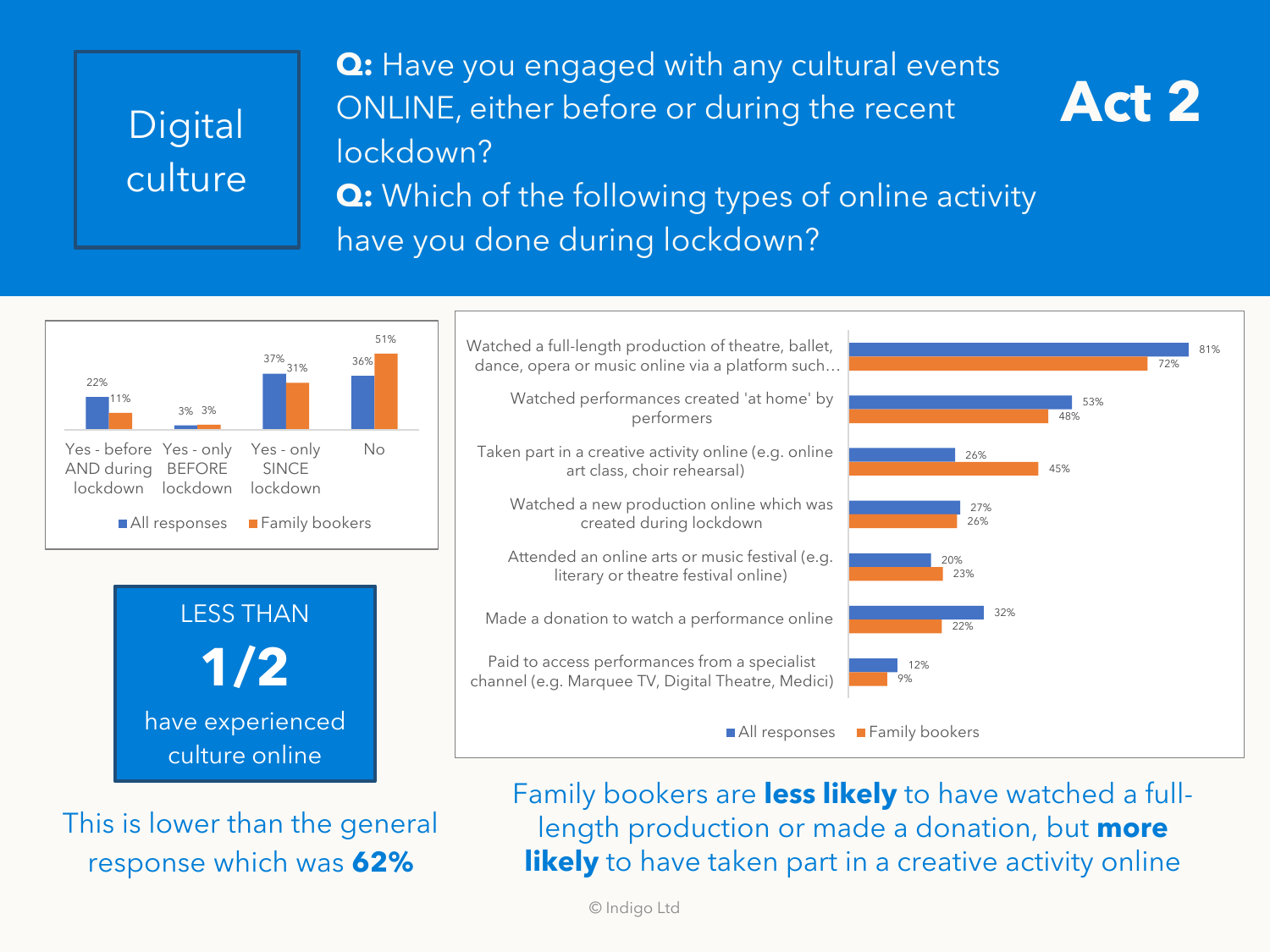**Q:** If you were unable to go to cultural events **Act 2** in a venue for the foreseeable future, would you be interested in engaging with cultural events ONLINE?







### **Q:** Which of the following reasons explains why you are NOT interested in engaging with cultural events online or digitally?

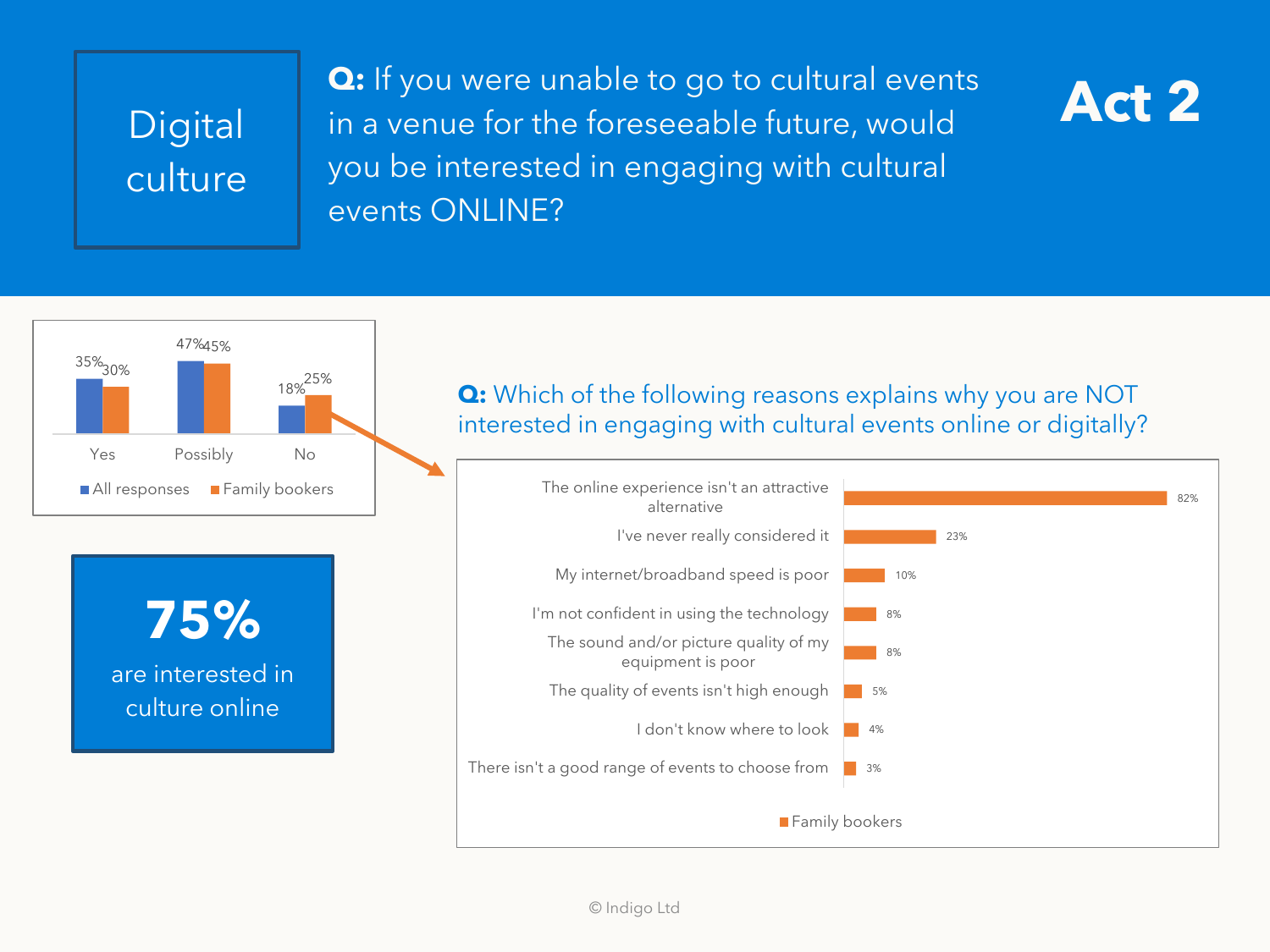**Act 2 Q:** Which of the following might you be interested in engaging with online in the future? **Q:** To what extent do you agree with the following statements regarding your expectations for online events?



Family bookers are MORE INTERESTED in performances specially created to be watched online

Although less interested in most of the types of events, family bookers have slightly **more positive expectations** than general respondents, and more likely to agree with the statements:

- 'I will find it easy to access digital performances'
- 'I will enjoy knowing that other people are watching at the same time as me'
- 'I expect it will be different from a live event, but will still be a satisfying experience'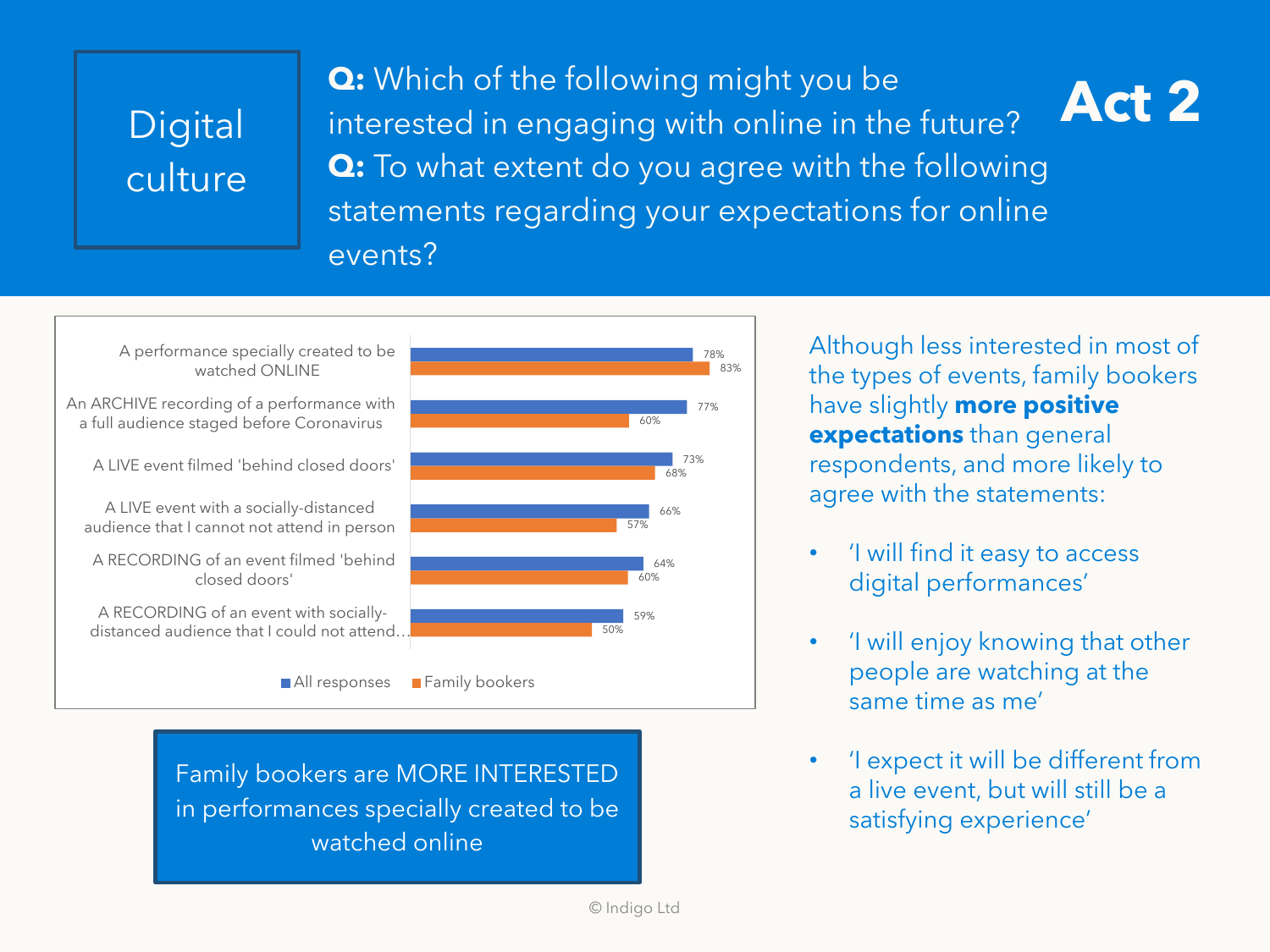**Q:** For each of the following, please tell us **Act 2** what you would consider spending in order to watch or attend an online cultural event.



Family bookers are **more likely** to pay 'THE SAME AS LIVE' for performances specially created to be watched online.

They are **less likely** overall to consider the DONATION option.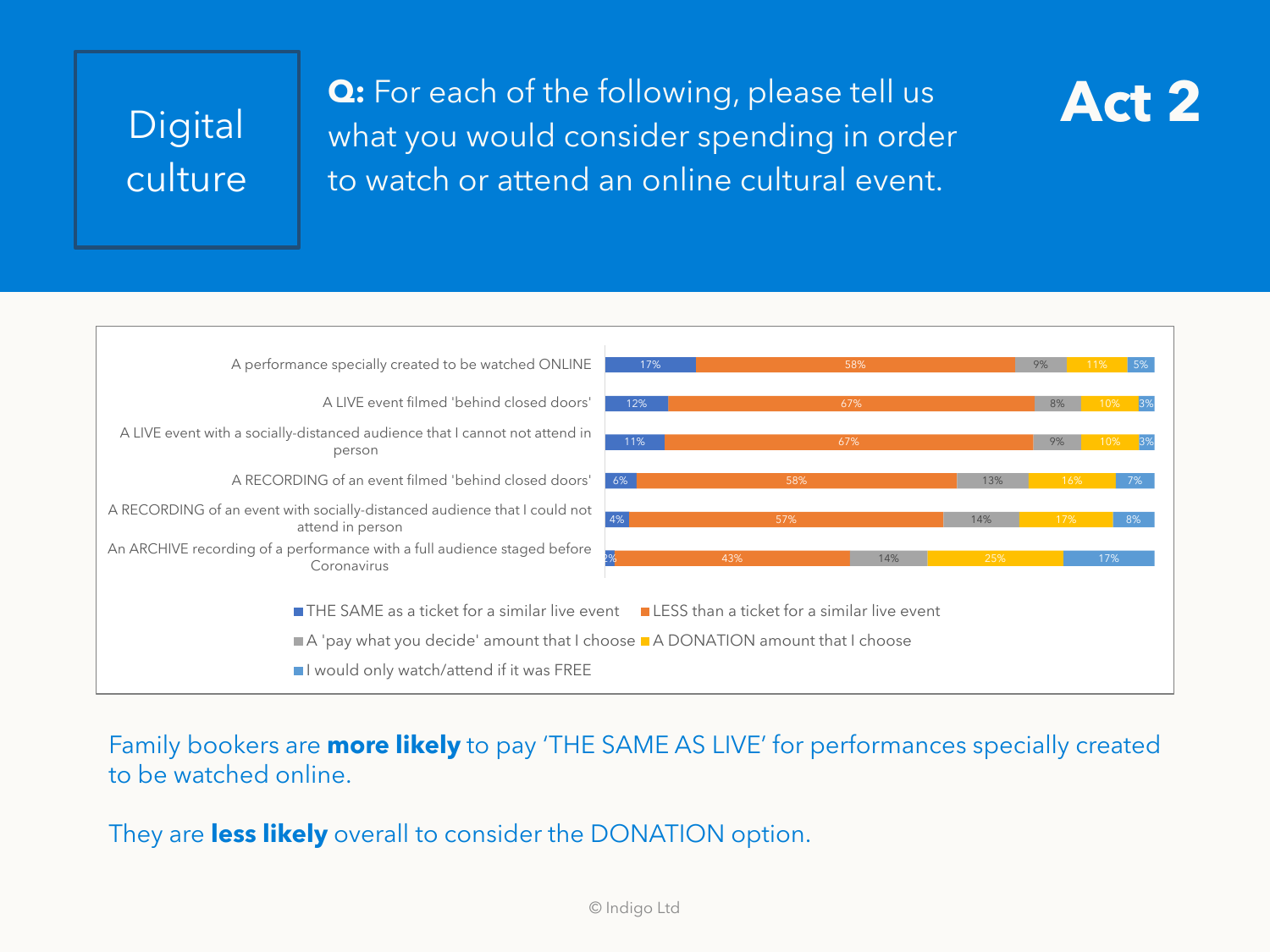# culture

## **Act 2** Digital **Family booker comments**



"For those with young families online opportunities are **vital** to be able to continue to **engage with arts**"

"We really enjoyed it as a family it really **kept our spirits up** and I think there is scope to continue **blended theatre** with online and in person performances."

"I have really enjoyed watching theatre performances online with my primary aged children. They have enjoyed **making tickets and posters** beforehand and we have used some of the education packs when available. We have seen plays we would **not have been able to afford** to go to as a family if at the theatre."

"Online events I think need to be **interactive** in some way... I am looking for something where there is feedback / presenter is acknowledging me and my presence. That for me is **why I would pay**  for gym classes rather than get free ones or do certain kids classes."

"I think **I will struggle** to get my children to **engage** with them in the same way they would as a live performance"

"Keeping kids engaged with a screen is **really HARD** to do."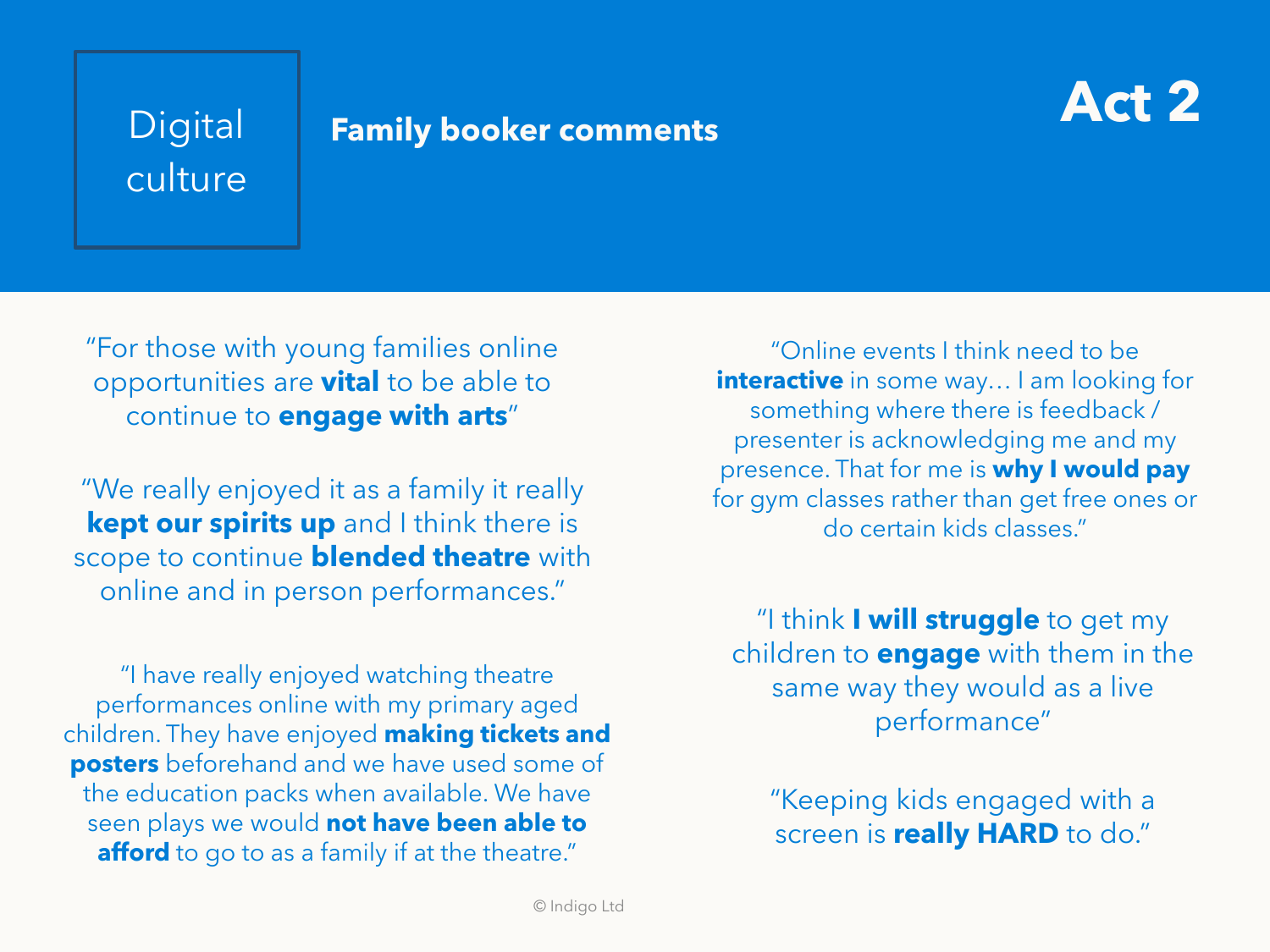**Q:** Have you ever attended an outdoor arts **Act 2** event? **Q:** What type of outdoor events have you attended?



Family bookers are **slightly less likely** to have previously attended an outdoor arts events



### They are also **less likely** to have only been to paid events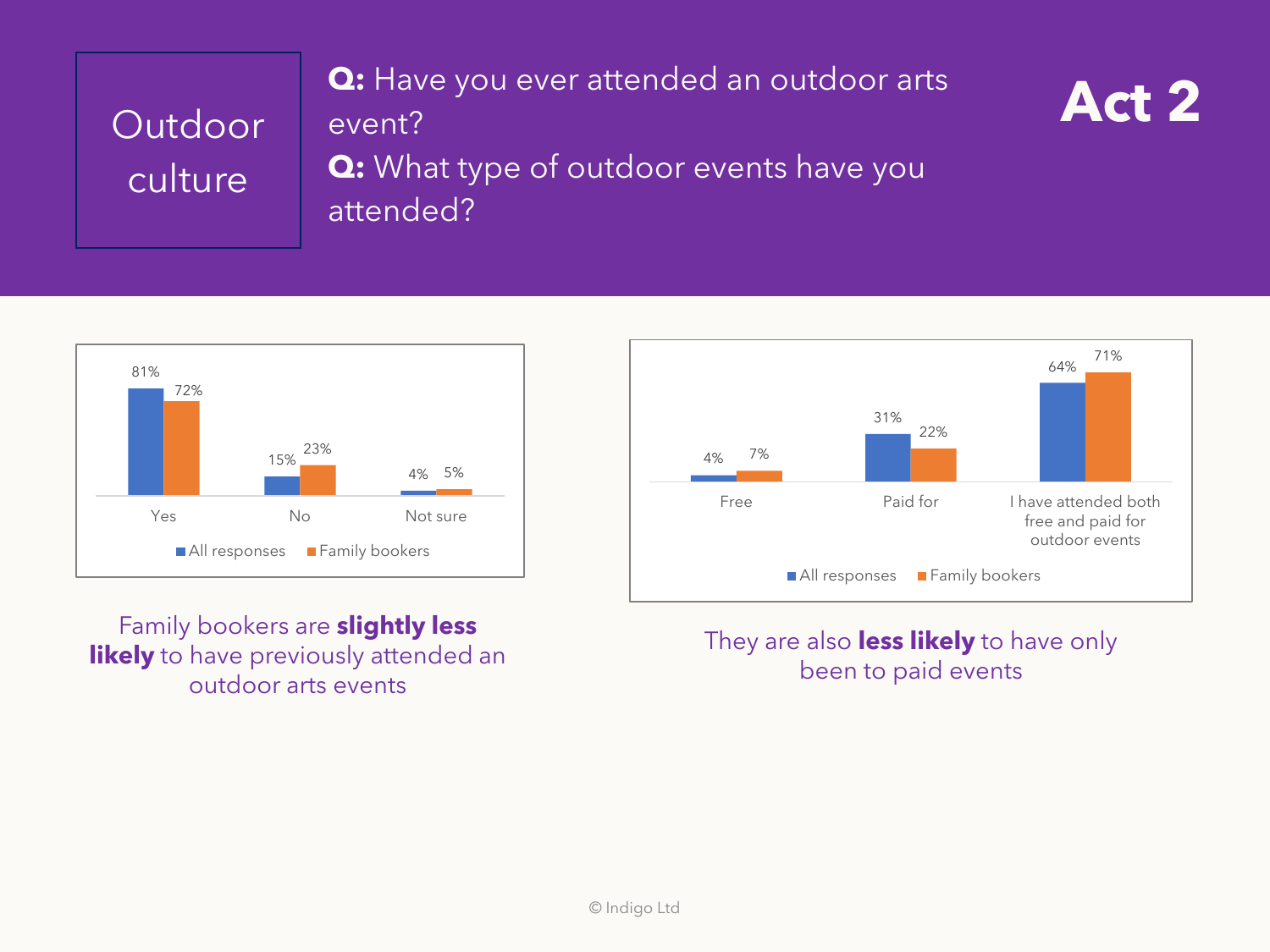**Q:** If you were unable to go to cultural events in **Act 2** a venue for the foreseeable future, might you be interested in trying out events taking place OUTDOORS?





**96%** are interested in

culture outdoors

This is **even higher** than the general response (94%)

### **Q:** Which of the following reasons explain why you are NOT interested in engaging with outdoor events?



Needing to **stand for long periods** of time is much less of an issue for Family bookers (49%) than general respondents (65%)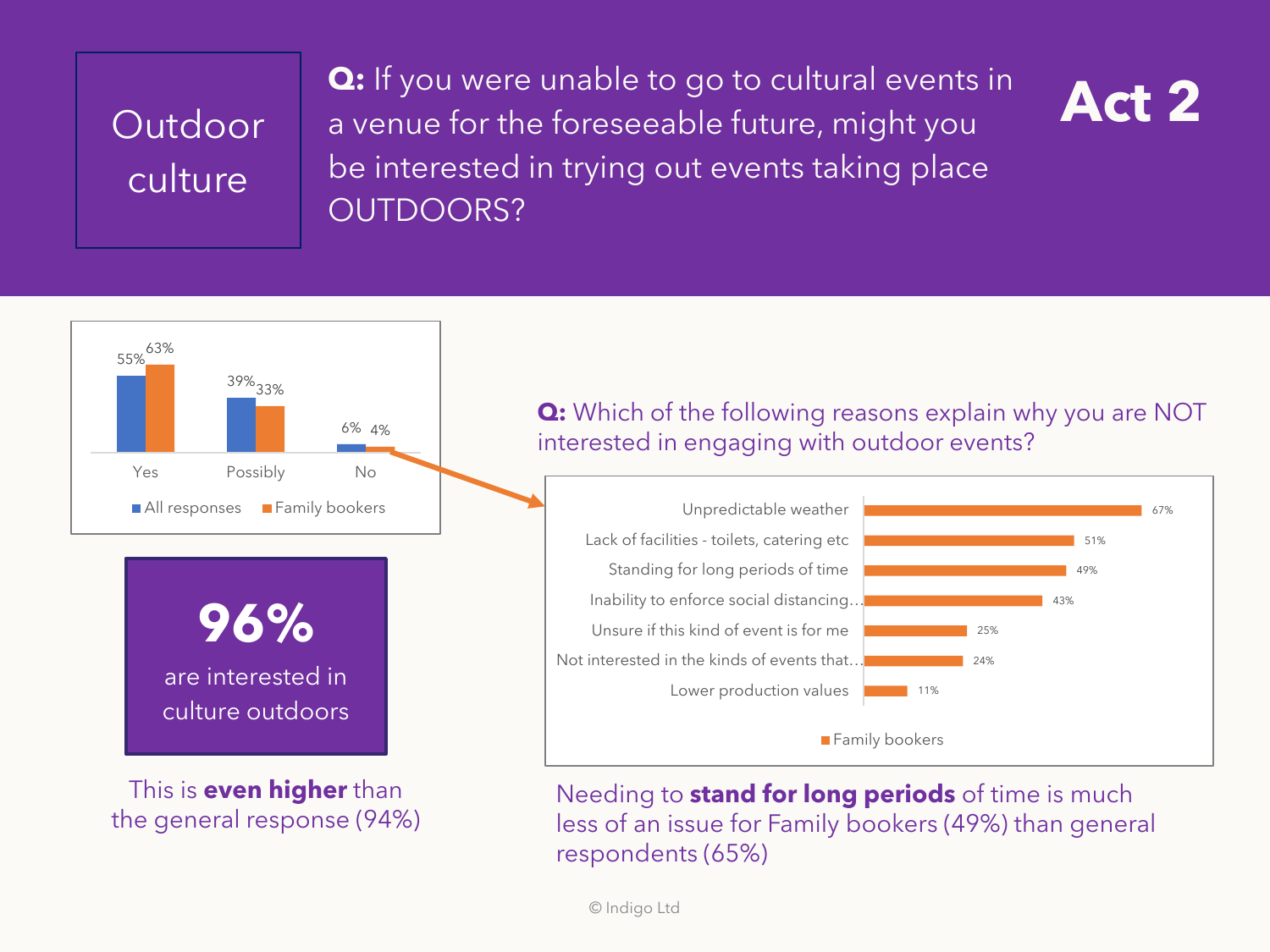**Q:** If you felt confident that the appropriate **Act 2** social distancing measures were in place, which of the following types of outdoor events would you be most interested in attending?



Family bookers are more interested in attending a **wide variety** of outdoor events – and are keen to try events which are not just an 'outdoor version' of what they could see in a venue (plays, concerts)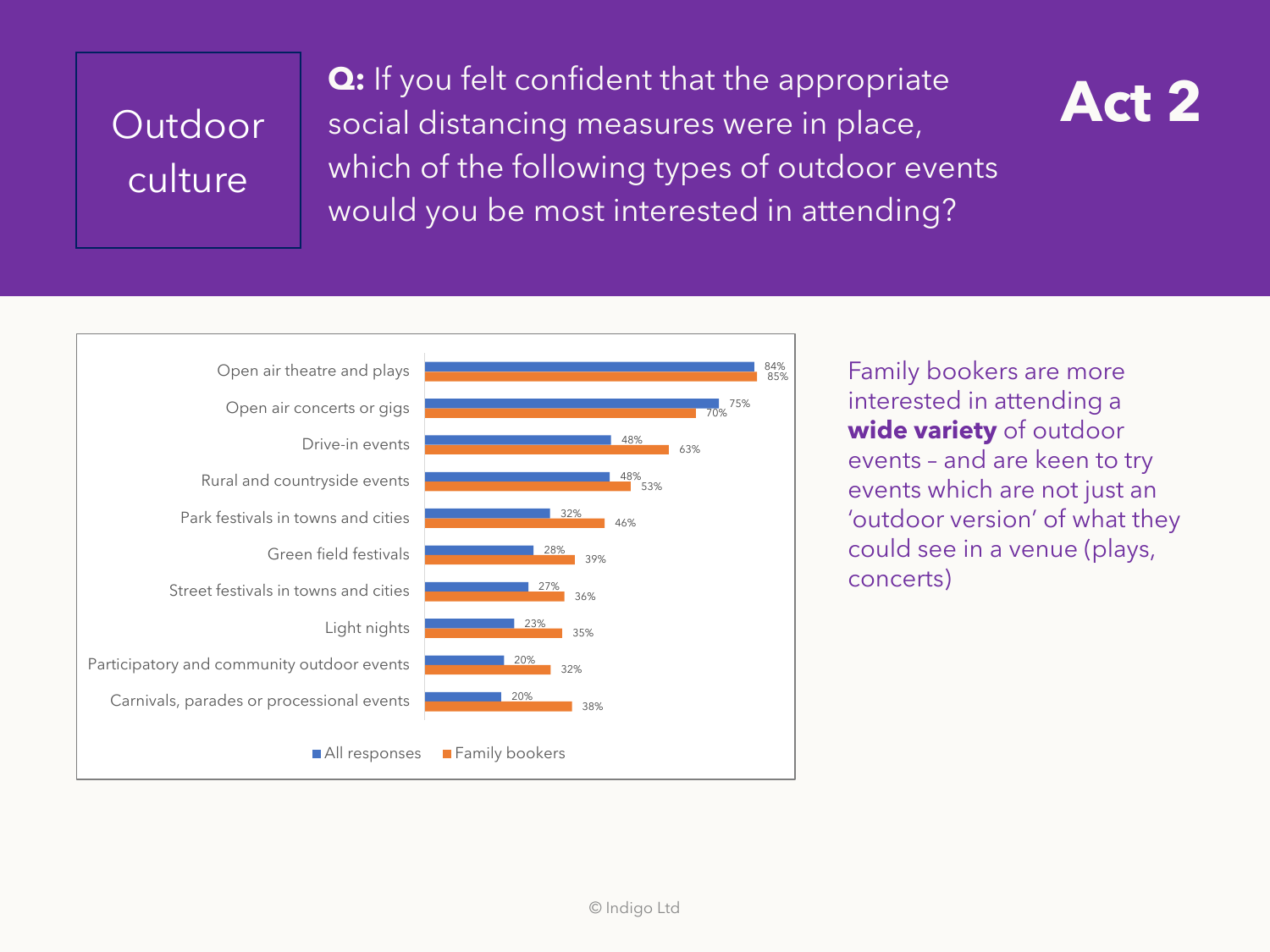**Q:** For each of the following, please tell us **Act 2** what you would consider spending in order to attend an outdoor event.





For all types of outdoor events, **a higher % of family bookers** compared to general respondents would consider spending **THE SAME** as they would for a similar event in a venue.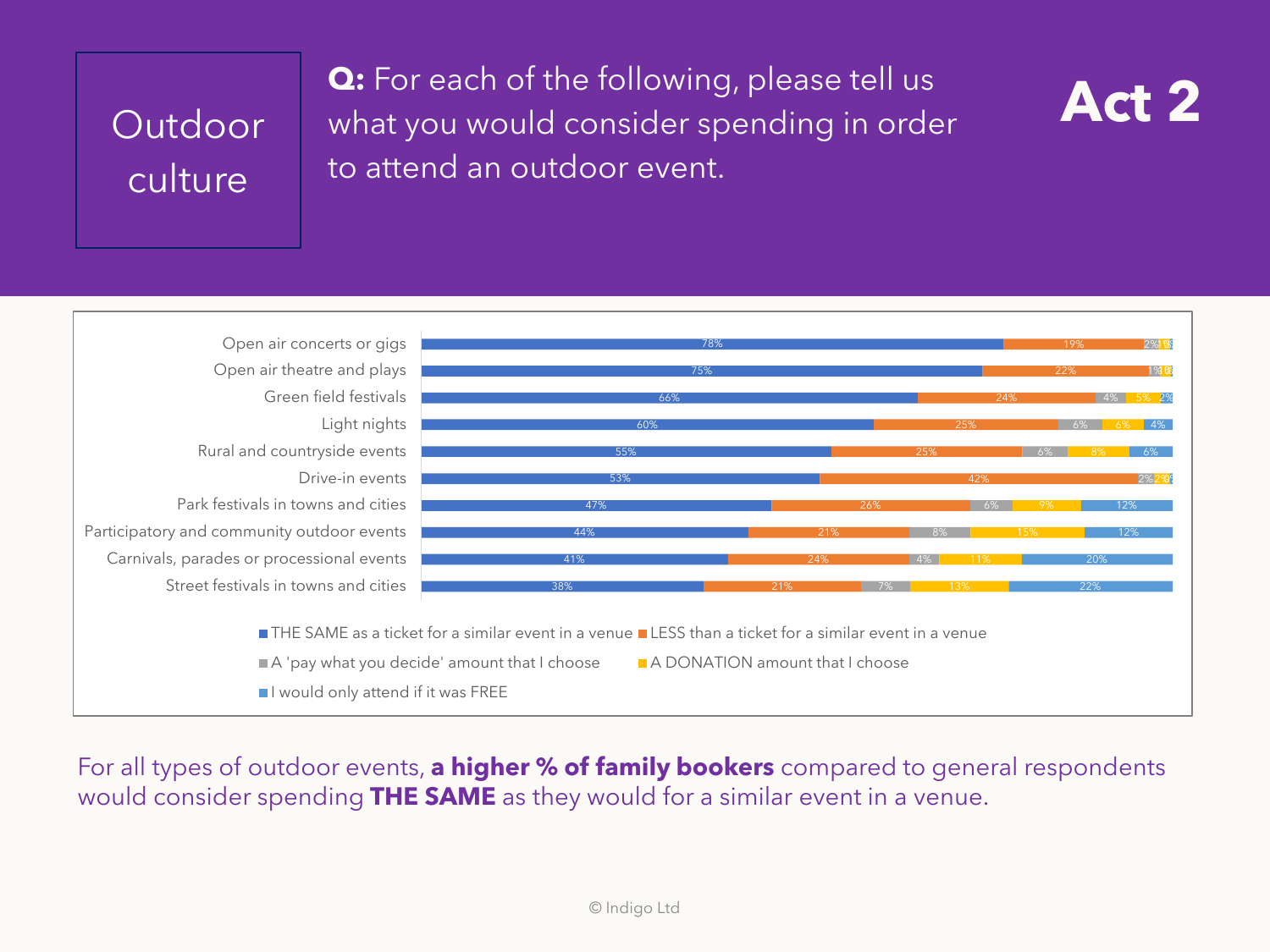# culture

## Outdoor **Act 2 Family booker comments**



"I feel that outdoor events would be **great** - and I would have **total confidence** in coming especially for children."

"I would love to see some **outdoor, family-orientated, socially distanced** daytime performances in the coming few months, I'd be happy to pay the same as for an indoor performance... we are **fed up with screen time**."

"I **really enjoy outdoor**  theatre/concerts with a picnic (great with young children too as it is **more informal** and more freedom for the kiddies)."

"Have been put off outside theatre because of **unpredictable weather**, so don't usually go to them, wouldn't want it to be raining heavily."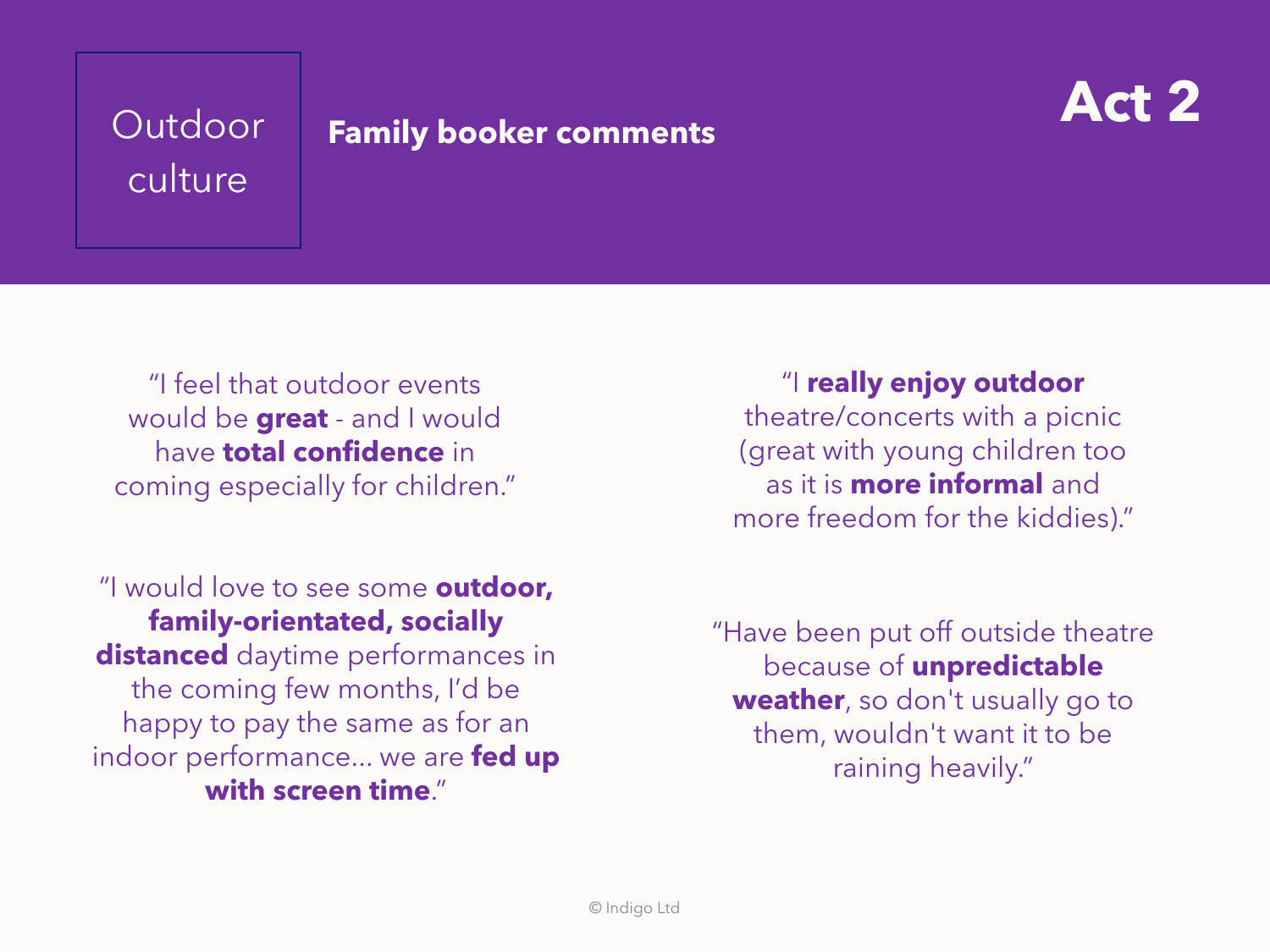



**Q:** How concerned would you say you are about the financial survival of the organisation who sent you this survey?



**Q:** How much do you think you will be able to spend on cultural events once they can happen again 'as normal'?

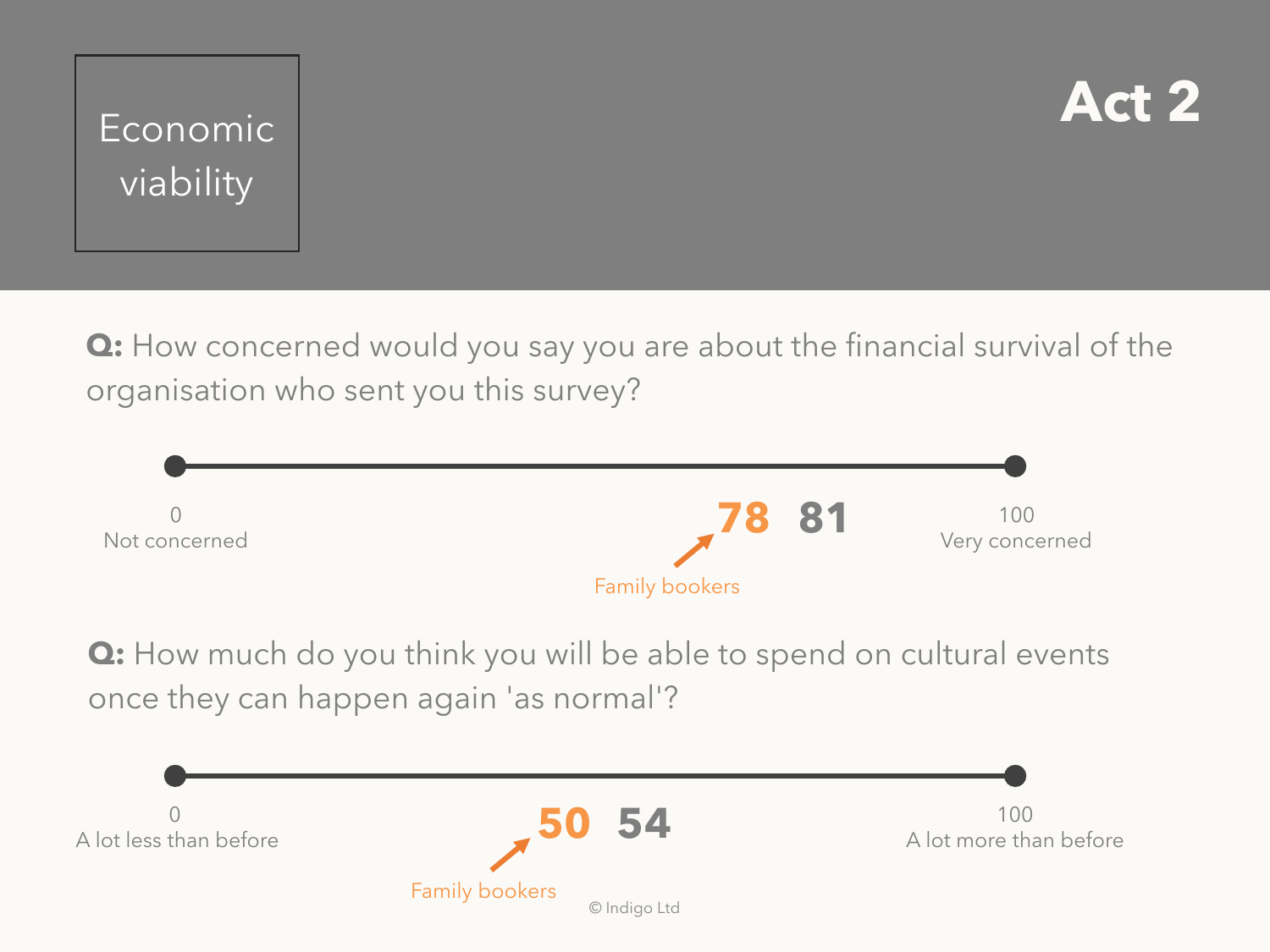## **Economic Pramily booker comments** viability

### **Family booker comments**

"I wish I could do more to support the arts at the moment, but the current situation has **adversely affected my family's financial situation** and I have to be very cautious about money at the moment."

"I want to try and support theatres and live events as much as possible because **I enjoy these and so does my little boy** and I want them to survive but I will need to be careful with money as **my partner has no work and our income has dropped**  at present."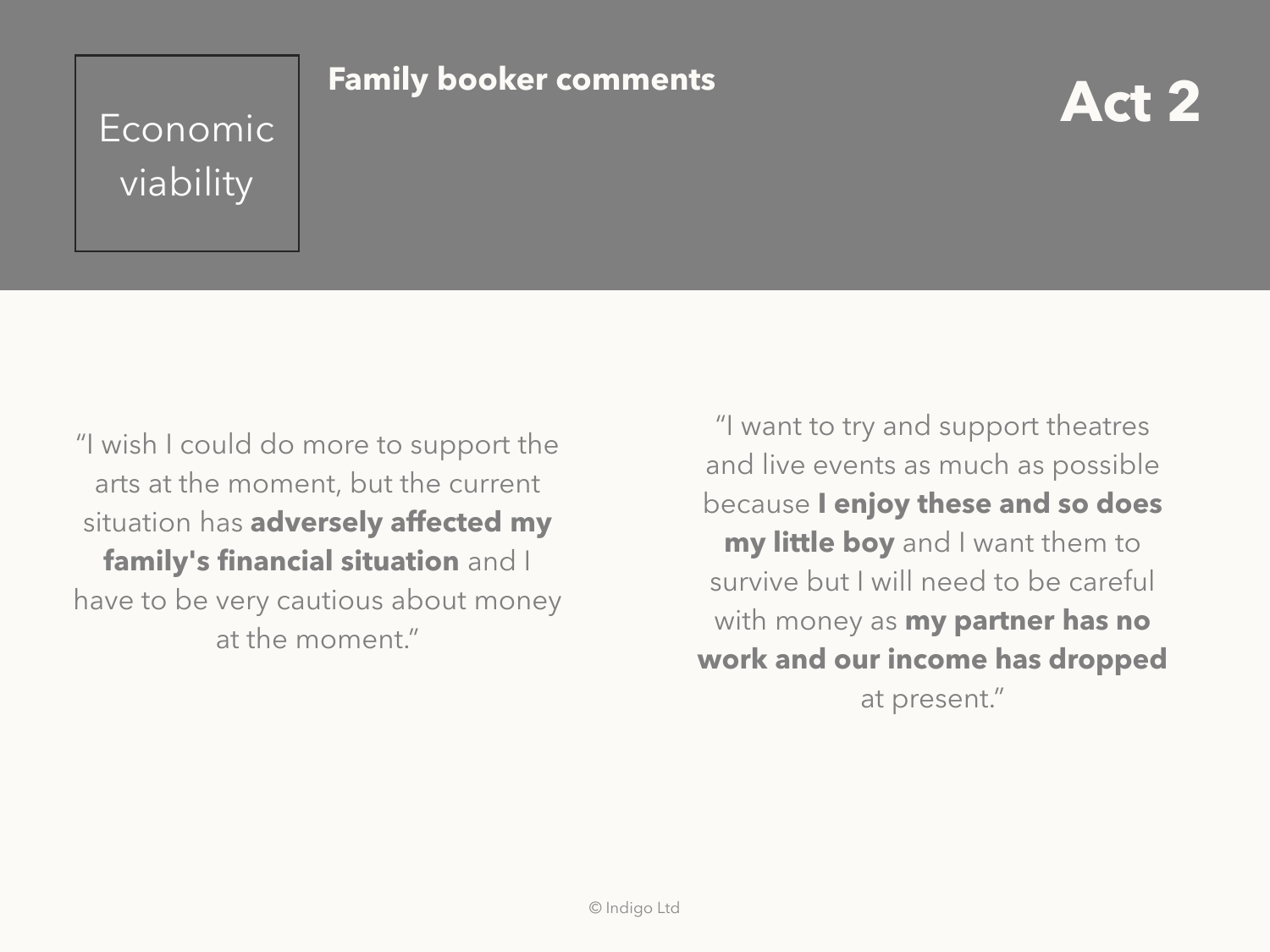## **Comments from Family bookers**

Many comments were about the **importance of creative experiences** for families and sadness about missing out on this:

"I'm keen to build **family memories** with my primary aged kids on days out."

"I am sad that my children are **missing out** on amazing shows and performances."

"[Children] are also missing out the most as they will be missing out on seeing these live performances at a stage of their development when they can gain a great deal of **inspiration and enrichment** from them"

"I want my daughter to be able to come back to taking part in events **as soon as it is safe**."

"The cancellation of… live events has been a **huge loss to me and my small child** - this will never be recovered as she is only 3 and this year we had many plans to attend events regularly that she would appreciate more. I feel extremely sad at this loss."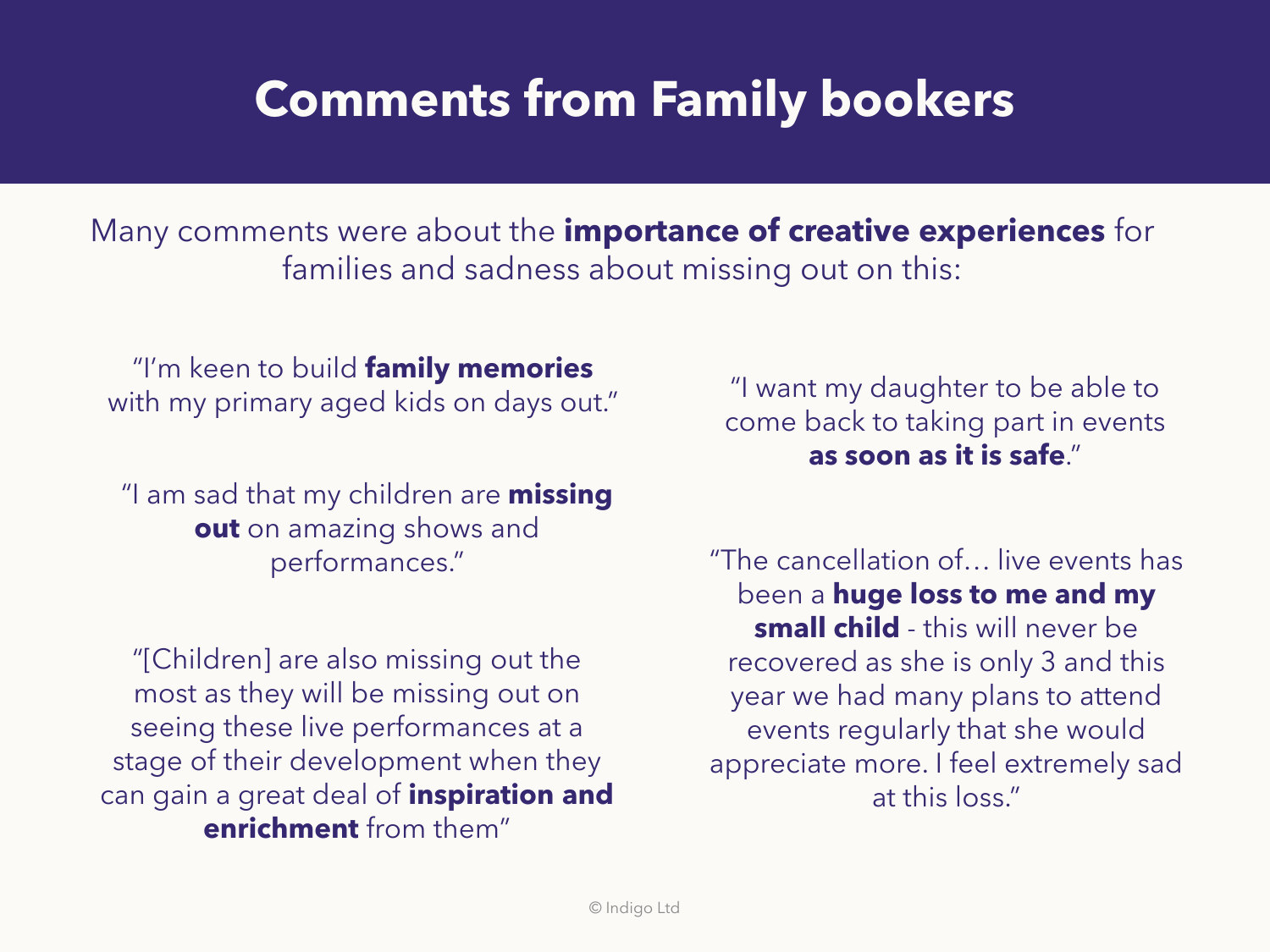## **Comments from Family bookers**

People also **expressed concern** about the potential **negative impact** on the Family Arts sector:

"I haven't come across any events being advertised **specifically for children** this summer and there are usually lots."

"I hope there is **investment in the sector** not just in terms of ticket sales but how it could be galvanised to **work with the education sector**."

"Our main concern in returning is that there will be **more performances directed at adults**."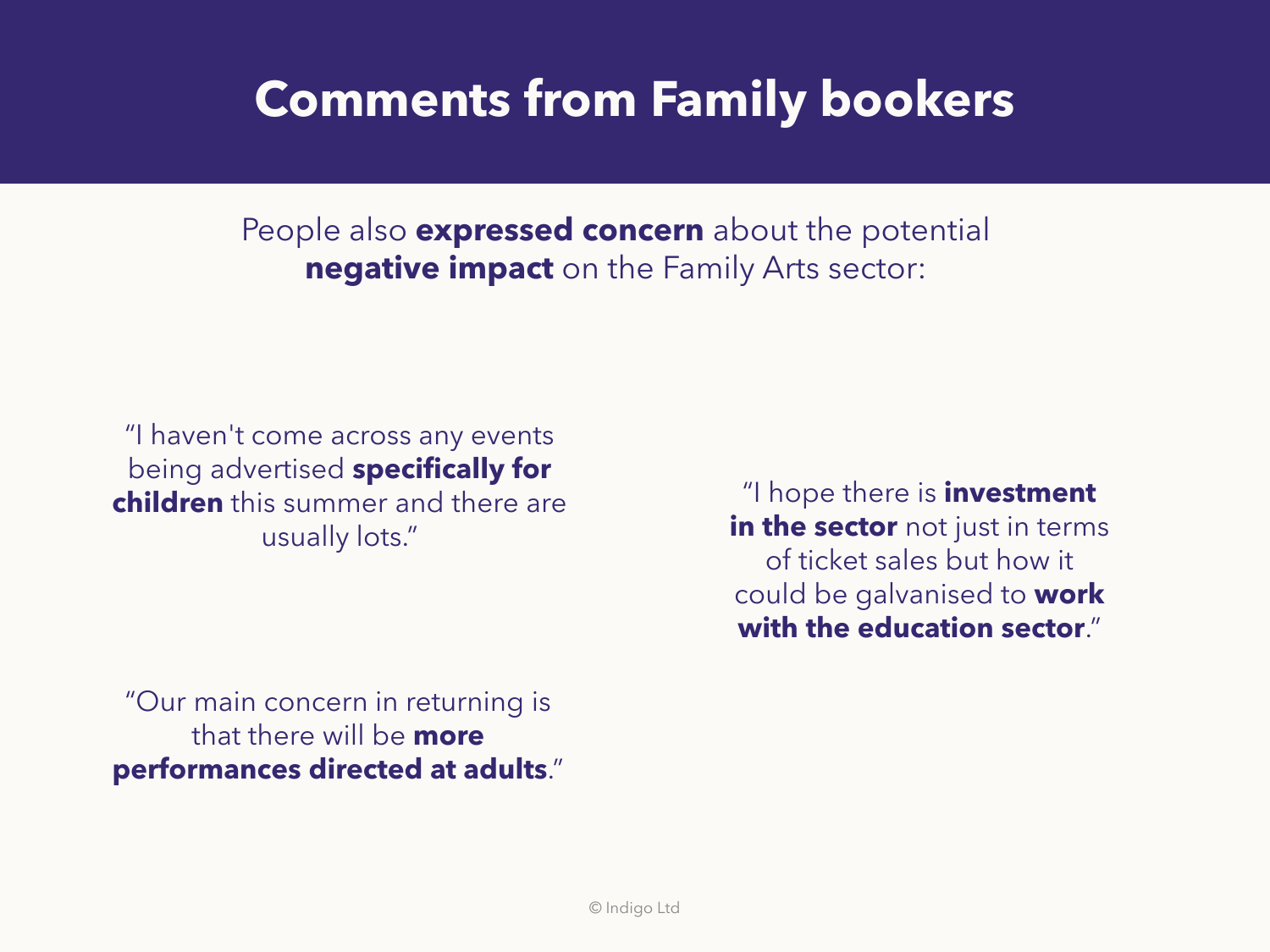

## **[indigo-ltd.com](http://www.indigo-ltd.com/)**

## **[familyarts.co.uk](http://www.familyarts.co.uk/)**



© Indigo Ltd